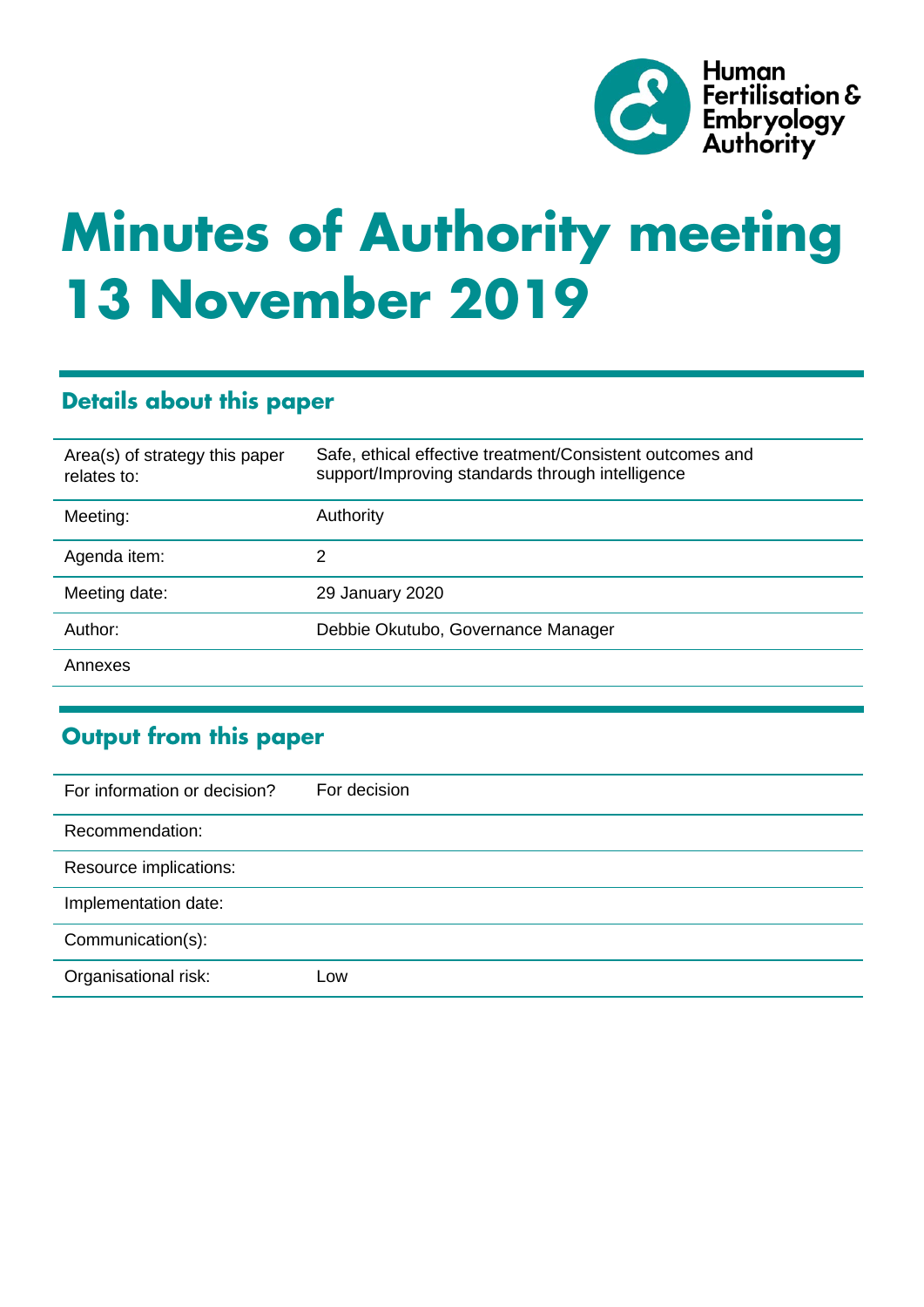# **Minutes of the Authority meeting on 13 November 2019 held at ETC.venues Victoria, 1 Drummond Gate SW1V 2QQ**

| Members present     | Sally Cheshire<br>Margaret Gilmore<br>Anita Bharucha<br><b>Anthony Rutherford</b><br>Emma Cave<br>Anne Lampe<br>Kate Brian | Jonathan Herring<br>Gudrun Moore<br><b>Ruth Wilde</b><br>Yacoub Khalaf<br><b>Ermal Kirby</b>        |
|---------------------|----------------------------------------------------------------------------------------------------------------------------|-----------------------------------------------------------------------------------------------------|
| Apologies           | <b>Bobbie Farsides</b>                                                                                                     |                                                                                                     |
| <b>Observers</b>    | Steve Pugh (Department of Health and Social Care - DHSC)<br>Dafni Moschidou (DHSC)                                         |                                                                                                     |
| Staff in attendance | Peter Thompson<br>Clare Ettinghausen<br><b>Richard Sydee</b><br><b>Rachel Cutting</b><br>Dan Howard<br>Sumrah Chohan       | Catherine Drennan<br>Paula Robinson<br>Nora Cooke O'Dowd<br><b>Helen Crutcher</b><br>Debbie Okutubo |

#### **Members**

There were 12 members at the meeting – eight lay members and four professional members.

## **1. Welcome, apologies and declarations of interest**

- **1.1.** The Chair opened the meeting by welcoming Authority members, the public and staff present. She stated that the meeting was audio recorded in line with previous meetings and the recording would be made available on our website to allow members of the public who were not at the meeting to listen to deliberations.
- **1.2.** Bobbie Farsides sent her apologies. The Chair commented that today would have been Bobbie's last Authority meeting as her term of office would come to an end on 21 November. She thanked Bobbie for her contribution to the work of the Authority over the last three years. The Chair further commented that Bobbie had a national and international reputation as a leading medical ethicist and that her judgement and wisdom would be missed. The Chair stated that she had written to Bobbie on behalf of the board to express her appreciation.
- **1.3.** Declarations of interest were made by
	- Yacoub Khalaf (PR at a licensed clinic)
	- Anthony Rutherford (Clinician at a licensed clinic)
	- Anne Lampe (Clinician)
	- Ruth Wilde (Counsellor at licensed clinic).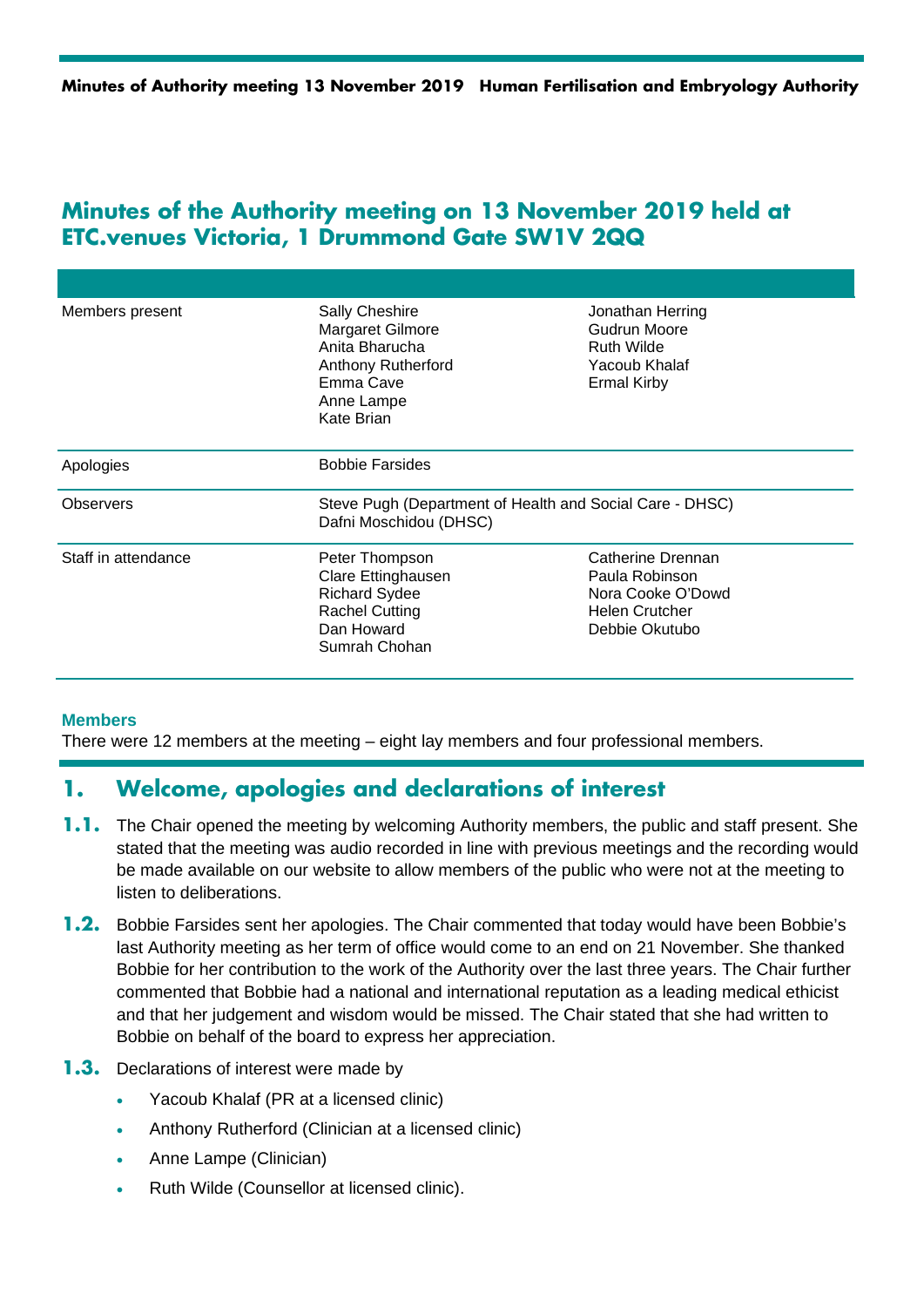# **2. Minutes of Authority meeting held 11 September 2019**

**2.1.** Members agreed that the minutes of the meeting held on 11 September 2019 be signed by the Chair.

# **3. Chair's report**

- **3.1.** The Chair welcomed Rachel Cutting to her first meeting as the Director of Compliance and Information. With two Authority member positions vacant, the Chair commented that member appointments were a matter for the Secretary of State, and that therefore advertisements for the vacant positions would not be able to go out until after the general election to be held on 12 December 2019.
- **3.2.** On 18 September the Chair and Chief Executive (CE) had an introductory meeting with the Health Minister, Caroline Dinenage. From the meeting it was clear that the Minister was committed to our agenda and just before Parliament rose, the Minister wrote to Chairs of Clinical Commissioning Groups (CCGs) that currently offered no local fertility services to ask what their plans were.
- **3.3.** On 19 September the Chair attended the HFEA patient support event in Manchester and thanked Ruth Wilde and staff for leading the event.
- **3.4.** On 25 September the Chair and CE attended the Royal College of Obstetricians and Gynaecologists (RCOG) Steptoe and Edwards lecture.
- **3.5.** On 2 October the Chair attended our second event for PRs in London and noted that this was a worthwhile event to be run annually.
- **3.6.** On 14 October the Chair and CE attended the Scientific Clinical Advances and Advisory Committee (SCAAC) meeting.
- **3.7.** On 28 October the Chair appeared on the Victoria Derbyshire programme and Sky News to talk about the 10-year limit on egg storage.
- **3.8.** On 8 November the Chair chaired the Remuneration Committee meeting to consider the pay award for Senior Management Team (SMT) members.

# **4. Chief Executive's report**

- **4.1.** The CE reported back on key meetings since the last Authority meeting.
- **4.2.** On 30 September he and other HFEA colleagues had a meeting with the Law Commission to discuss their review of surrogacy.
- **4.3.** On 2 October the CE attended the PR Leadership event in London.
- **4.4.** On 7 October the CE and SMT colleagues attended the DHSC/HFEA quarterly accountability meeting.
- **4.5.** On 9 October the CE attended the Medicines and Healthcare products Regulatory Agency (MHRA) annual lecture given by Sir John Bell.
- **4.6.** On 16 October he attended the Health care leaders scheme meeting.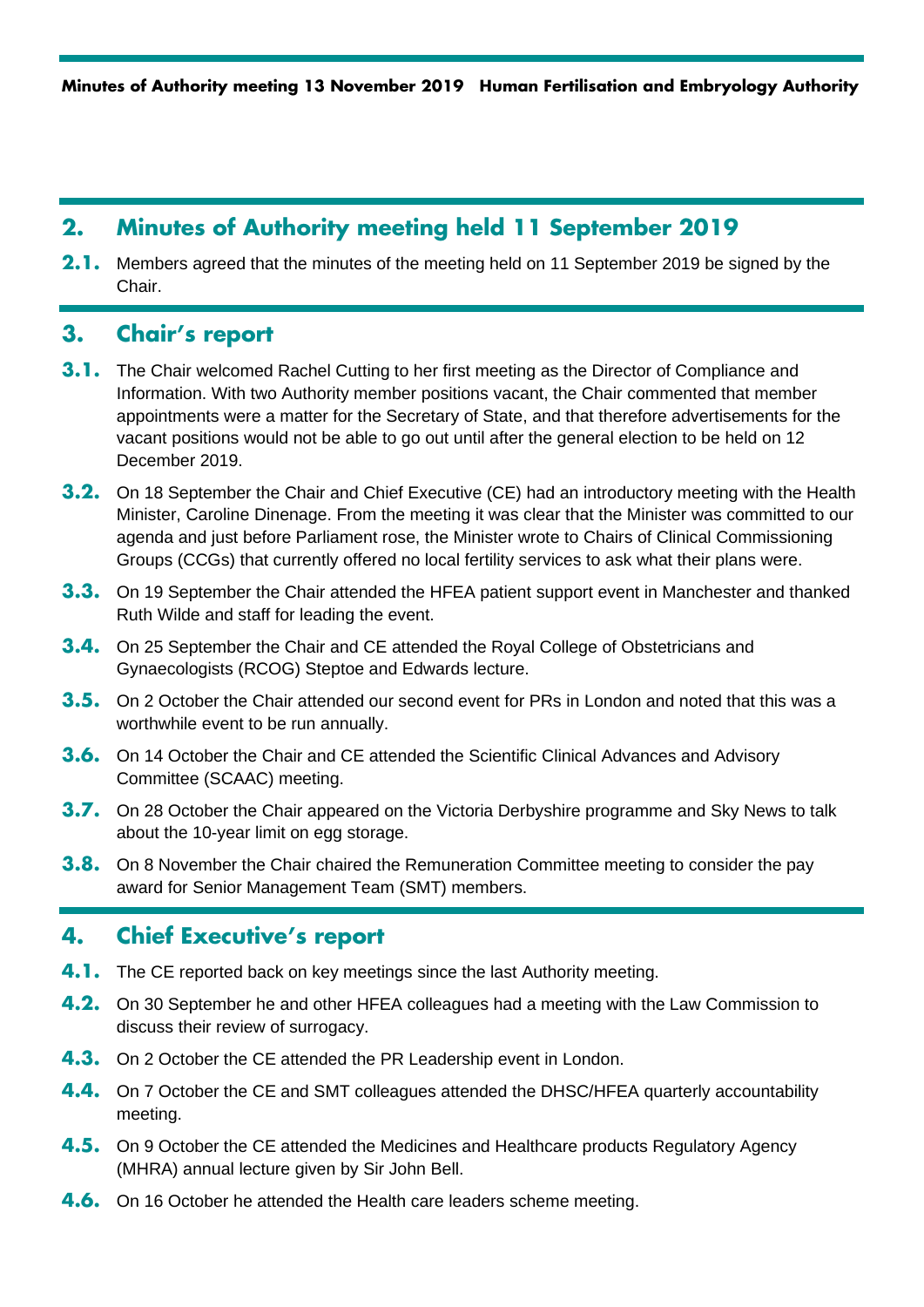- **4.7.** On 22 October he represented the HFEA at the memorial service for Mary Warnock at St Margaret's, Westminster. Ermal Kirby and Gudrun Moore were also in attendance alongside several previous Authority members.
- **4.8.** The CE announced the passing of former MP Frank Dobson. He was Secretary of State for Health 1997 – 1999 and played a pivotal role in relation to HFEA.
- **4.9.** Authority members were polled by email prior to the meeting, in relation to changes required for the Code of Practice following a court ruling. In compliance with standing orders, a vote on the written resolution was passed in accordance with Standing Orders, as follows:
	- 11 voted ves
	- 0 abstentions
	- 0 declines.
- **4.10.** The resulting changes to the Code of Practice were signed off by the Secretary of State just before Parliament rose.
- **4.11.** In relation to EU exit the CE discussed the current position for the Authority. He stated that in terms of readiness, this had already been assessed and we remained well placed to manage required changes come 31 January 2020, in the event of either a deal or no deal EU exit.

# **5. Committee Chairs report**

## **Licence Committee**

- **5.1.** The Chair of the Licence Committee reported that the committee met on 5 September 2019 and considered four items: one renewal for treatment and storage which was granted, two interim treatment and storage which were approved and one executive update on research which was noted.
- **5.2.** They also met on 7 November and considered five items: two renewals for treatment and storage, one interim treatment and storage and two executive updates on treatment and storage. The minutes were still in draft.

## **Statutory Approvals Committee**

- **5.3.** The Chair noted that at the 29 August 2019 meeting one mitochondrial donation application and two new PGD conditions were approved and one special direction granted.
- **5.4.** At the 26 September 2019 meeting one mitochondrial donation application and five new PGD conditions were approved and one special direction was adjourned.
- **5.5.** The Committee also met on 31 October 2019 and considered five items: one mitochondrial donation application and four new PGD conditions. The minutes from the meeting were still in draft.

## **Executive Licensing Panel**

**5.6.** The Chair of the Executive Licensing Panel (ELP) advised members that the panel had met five times since the last Authority meeting on 17 September, 3 October, 15 October, 29 October and 12 November. The panel considered 17 items in total: three renewals, four interims, eight variations, one executive update and one application for HLA testing. All items were approved.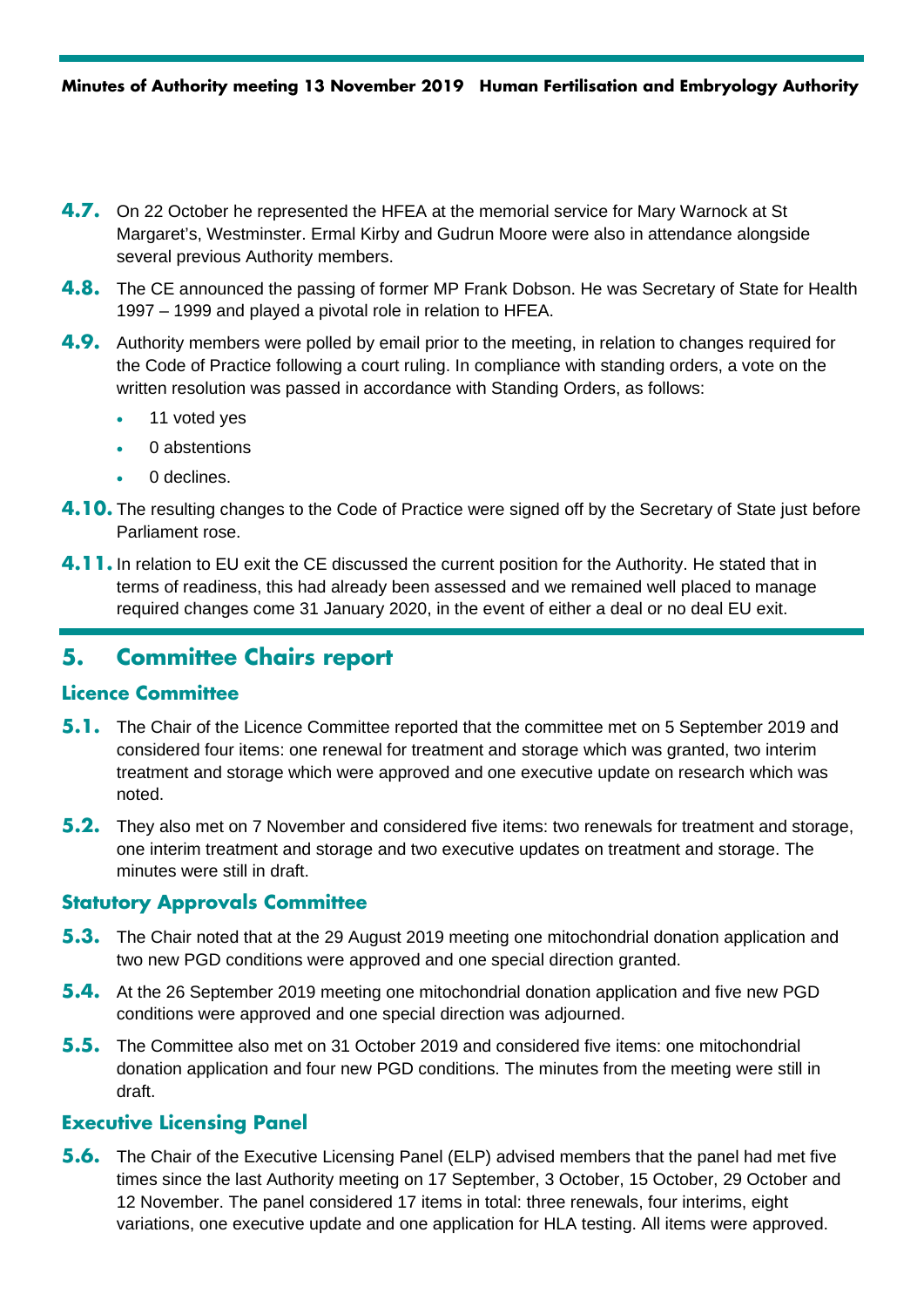**5.7.** In addition there were 22 Licence Officer approvals: 14 EU import certificates, five changes of Licence Holders, two change of centre name and one voluntary revocation of a licence.

## **Audit and Governance Committee**

- **5.8.** The Chair of AGC reported back to the Authority. It was noted that in addition to the standard items, there was a substantive report on capability risks which would be discussed during the item on the Strategic risk register. The Chair also noted that the external auditors attended the meeting.
- **5.9.** She continued that the annual SIRO (Senior Information Risk Officer) report was presented and they reviewed the Reserves policy and received an Estates update. She stated that updates would be received by the committee until the office move happened.
- **5.10.** Also at the meeting, she commented that the Digital programme was discussed at length and the committee will be looking at it again at their December meeting.
- **5.11.** Cyber security was discussed and they had recommended that all Authority members do their annual information security training on Civil Service Learning. It was noted that staff would send out instructions on how to log on to the site before the end of the year.
- **5.12.** Lastly, they looked at the gift and hospitality register and the counter fraud strategy.

## **Scientific Clinical Advances and Advisory Committee**

- **5.13.** The Chair of SCAAC reported back to the Board. The committee met on 14 October 2019 and advised that they looked at treatment add-ons and their traffic light ratings.
- **5.14.** It was noted that one treatment add-on, pre-implantation genetic screening (day 5) was suggested to be demoted from an amber to a red traffic light rating. The remaining 10 treatment add-ons had no suggested change to their traffic light ratings.
- **5.15.** The committee suggested that retrospective studies of large data could not replace, but could support, randomised controlled trials (RCTs), for example identifying subgroup populations and evaluating long term patient safety outcomes.
- **5.16.** The committee also discussed consulting with the stroke national database to see what resources were required to maintain a large database that could be used to identify co-morbidities.

## **Remuneration Committee**

**5.17.** The Committee met on 8 November 2019 to consider the pay award for SMT members.

#### **Decision**

**5.18.** Members noted the Committee chairs' reports and the licensing activity report.

# **6. Performance report**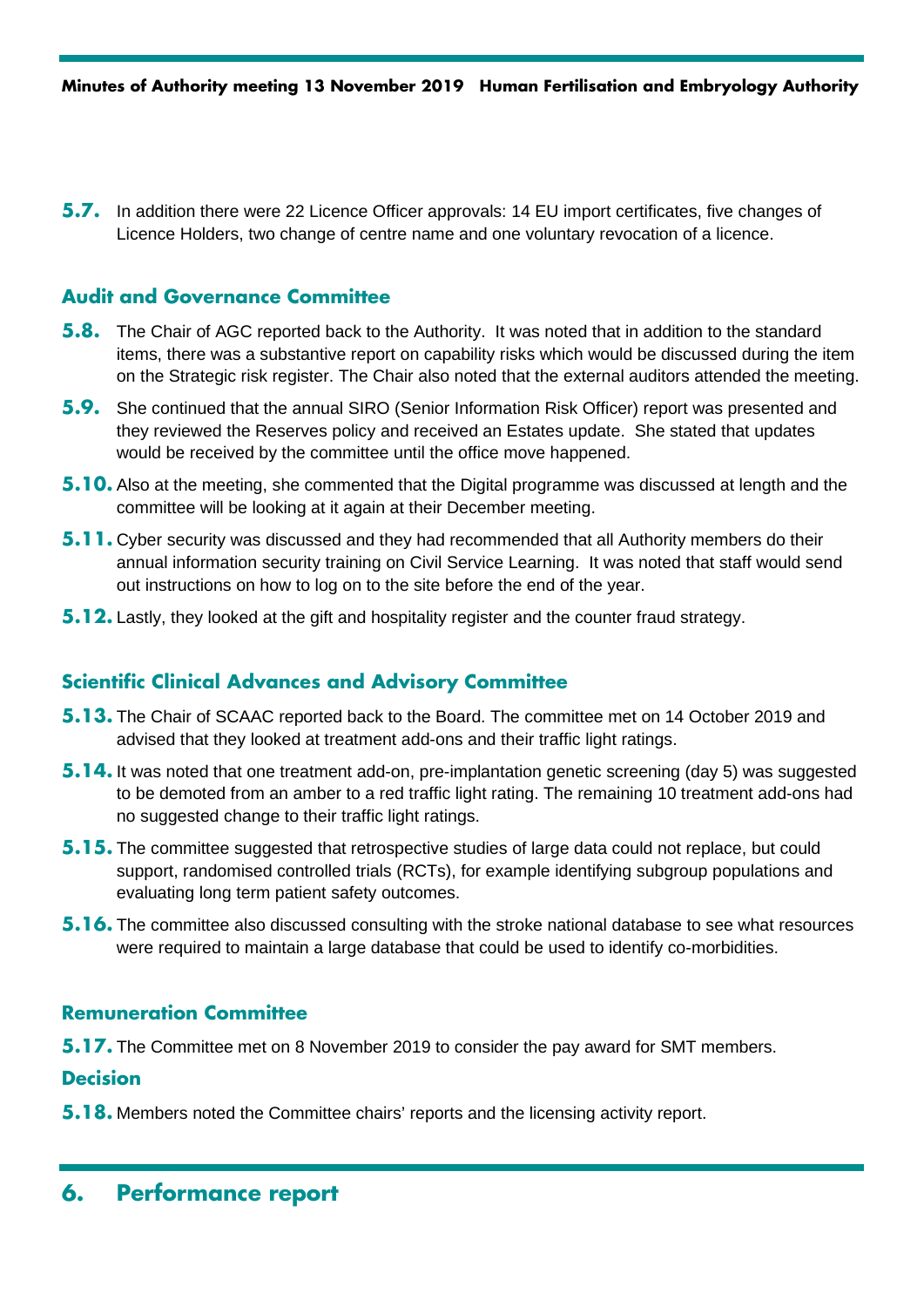- **6.1.** A report summarising performance data up to the end of September 2019 was presented to the Authority.
- **6.2.** It was noted that there were five red key performance indicators (KPIs) shown in the overall status. The five areas were, (1) establishment leavers per year, (2) outstanding errors in the register 12 months running total, (3) average number of working days from day of inspection to the day the draft report is sent to the PR, (4) average number of working days taken for the whole process, from the day of inspection to the decision being signed by Chair, (5) average number of working days between Licence Committee date and minutes being signed by the Chair.
- **6.3.** Despite these red KPIs, overall performance was considered to be good. For the first time since June 2018 it was noted that our performance in processing PGD applications had returned to100% for the rolling three-month period to September 2019.
- **6.4.** The CE commented that it was better that we set stretching and meaningful targets rather than non-challenging ones which could result in us regulating badly. He further thanked staff and contractors for all the work put into resolving some of the issues identified.
- **6.5.** The Director of Strategy and Corporate Affairs reported back on a range of initiatives and events that were in progress including the launch of a role description for PRs, collaborating with other regulators and responding to the Law Commission review on surrogacy.
- **6.6.** She further commented that we had a stand at the recent Fertility Show and it was very busy with people raising a range of issues. We were also in the process of planning for the next professional and patient stakeholder group meetings.
- **6.7.** Members commented that feedback about the Fertility Show indicated that the number of overseas clinics represented there outweighed UK based ones. Work therefore needed to be done to encourage UK based clinics to attend and exhibit at such events and we should consider whether our attendance was an effective use of HFEA resources.
- **6.8.** The Director of Finance and Resources reported that we were forecasting break-even against budget as the profiling of the budget currently was not fully reflective of expenditure activity. It was noted that this was being closely monitored to ensure we delivered the forecast at year end.
- **6.9.** The Director of Compliance and Information commented that she was now picking up the reins in her new role, and in the new year she would report back to the Authority on her emerging priorities.

**6.10.** Authority members noted the performance report.

# **7. Strategic risk register**

- **7.1.** The Risk and Business Planning Manager presented an overview of the strategic risk register. This was last reviewed by both AGC and SMT at their October meetings.
- **7.2.** This register was last brought to the Authority in May as it is presented bi-annually.
- **7.3.** The regulatory effectiveness risk was currently the only above tolerance risk. This is about our ability to take advantage of enhanced data due to ongoing delays to data migration and the launch of PRISM.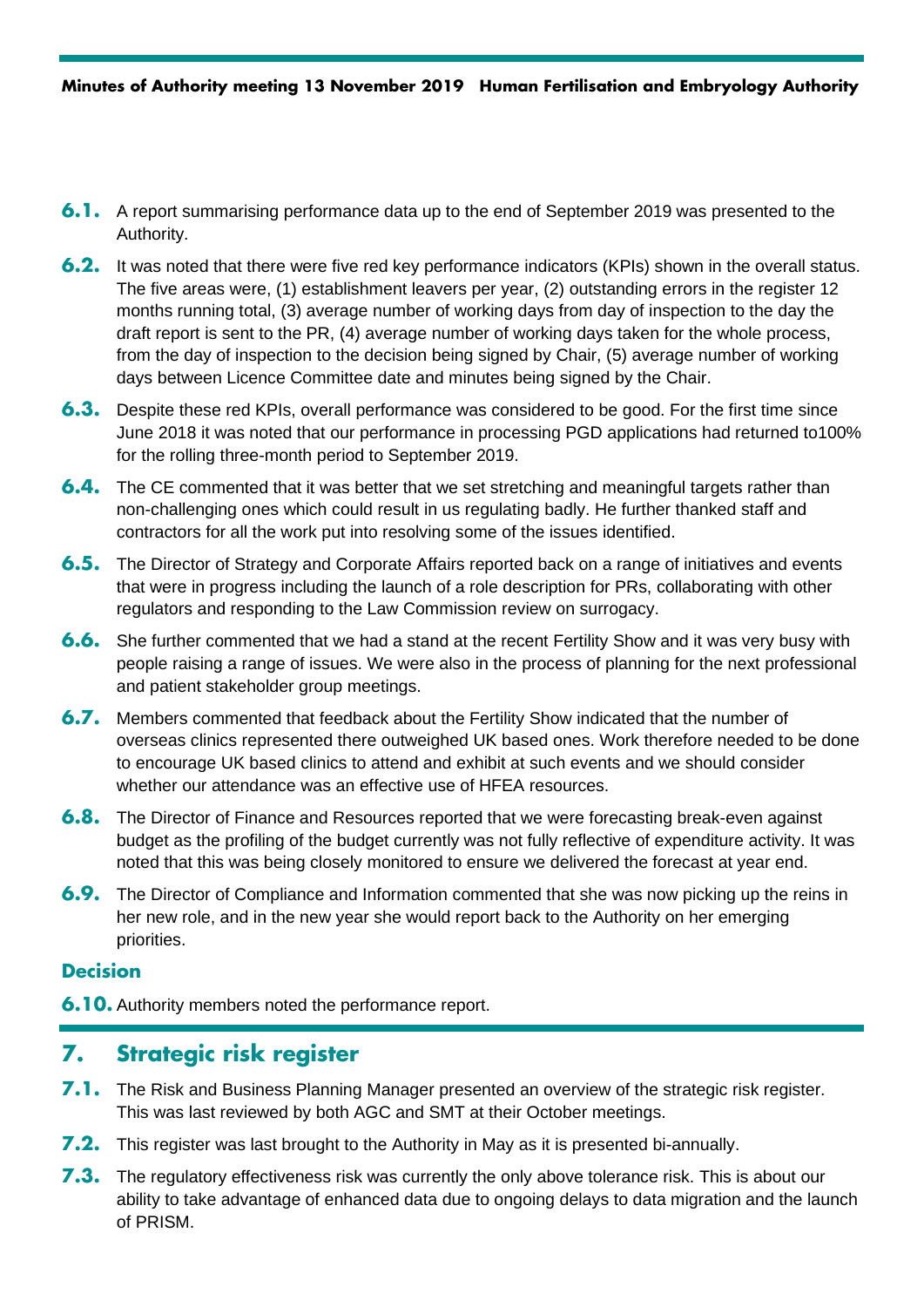- **7.4.** The Authority heard that the wider impact of the delay meant that we were unable to commit certain resources to other work for as long as the delay continued. This would continue to be reported to AGC, with their next meeting occurring in December 2019.
- **7.5.** All other risks were within their tolerances.
- **7.6.** It was noted that there was an emerging risk around the renewal of Authority members and we were liaising with the Department to ensure that the board and its committees were able to continue to function effectively. The executive committed to discussing this at the next AGC meeting.
- **7.7.** The new estates risk captured risks relating to the office move scheduled for late 2020 and its potential to disrupt operations and strategic delivery. It was noted that there were particular capability risks arising from the office move.

**7.8.** The Authority noted the latest edition of the risk register.

# **8. HFEA strategy 2020-2023**

- **8.1.** The full draft of the new HFEA strategy for 2020-2023 was presented to the Authority following earlier Authority discussions and a period of consultation.
- **8.2.** The main consultation points that had been addressed in the new draft strategy were:
	- Greater emphasis on the word effective, in relation to treatment. Members welcomed the emphasis on effective treatment.
	- Recognition of donors, donor-conceived people, surrogates and professionals (as relevant), in addition to patients.
	- Clearer delineation between the two parts of the 'right information' aim.
	- Clearer drafting in the 'shaping the future' section to recognise that there may be other legislative changes within the next three years, for example in relation to storage duration; and to broaden the wording of the section about our future operating environment.
	- Other minor edits to improve wording, flow and clarity in response to queries and observations about our intended approach.
- **8.3.** Members welcomed these changes and agreed that further editorial changes would be discussed with the committee chairs outside the meeting. The final version would be brought to the January 2020 Authority meeting for approval.
- **8.4.** It was suggested that more collaboration between clinics be included into the strategy.
- **8.5.** Members noted that the proposed new vision statement for 2020-2023 was:

Regulating for excellence: the best fertility care, support and information.

- **8.6.** Members observed that as good as the vision was, it could be made better by being more ambitious in terms of the Authority's role in bringing future developments into current practice. As a regulator we needed to educate people to enable a better understanding of this complex area.
- **8.7.** A revised vision statement was suggested, for further discussion after the meeting: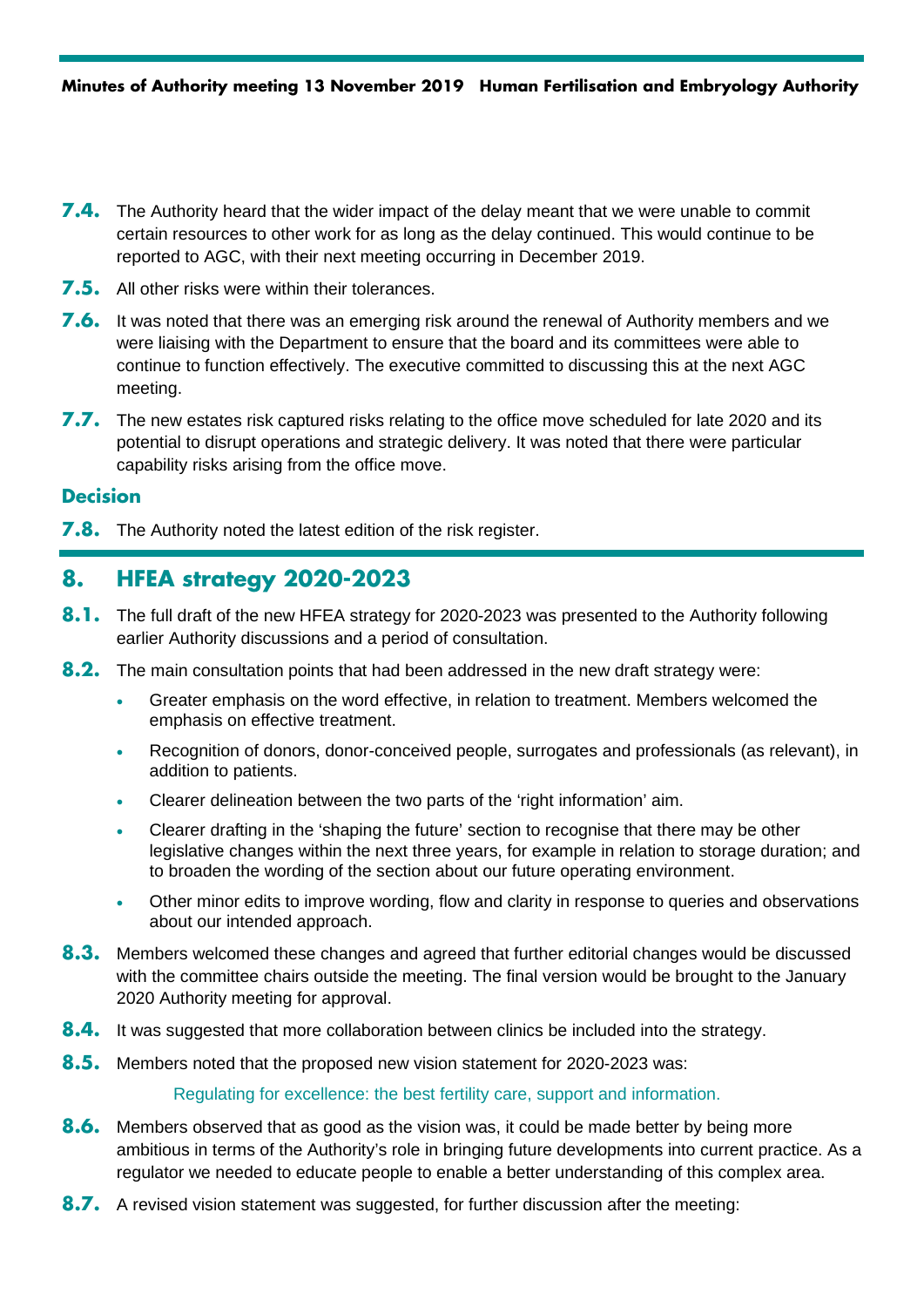#### Evidence, support and information: regulating for excellence.

**8.8.** It was further suggested that pre-treatment information could usefully include links to advice about lifestyle choices which could prevent or reduce infertility problems.

## **Decision**

- **8.9.** It was agreed that committee chairs will be involved in the final editing on behalf of the board, taking into account all comments made during the discussion.
- **8.10.** The final version to be brought back to the January 2020 Authority meeting for approval.

# **9. Opening the Register annual report**

- **9.1.** The HFE Act requires the Authority to keep a register of information about donors and treatments involving the use of donor gametes and embryos in the UK.
- **9.2.** Improvements have been made to the Opening the Register (OTR) service during 2019, and a paper providing an overview of the changes and their impact was presented to Authority. Members noted the very high satisfaction levels of the users of the OTR service.
- **9.3.** Members were advised that the introduction of Docusign software meant that people no longer needed to send in their original documents (by post) which could be a reason for the rise in activity in this area.
- **9.4.** In response to a question about emotional care for HFEA staff dealing with OTR enquiries from donor-conceived people, it was confirmed that there was support from line management and access to external counselling support, should it be required.
- **9.5.** Members commented that there was likely to be an increase in applications from 2021 onwards, when donor-conceived people born after the law on donor anonymity was changed (in 2005) turned 16. Staff confirmed that the workload would be monitored, and that work on the anticipated growth in OTR requests would form part of the delivery of the new strategy.

## **Decision**

- **9.6.** Members noted:
	- the update on OTR activity and performance
	- the supportive way in which OTRs are handled by the team
	- the level of applications in 2018 and the early indications of further increases received during 2019
	- the planning underway to cope with future increase in applications following donor anonymity changes in 2005.

# **10. Donor Conceived Register**

**10.1.** In April 2017, at the request of the Department of Health and Social Care (DHSC), responsibility for the Donor Conceived Register (DCR), which related to treatments before the HFEA came into being, transferred from the DHSC to the HFEA. At that time the DCR was serviced by the National Gamete Donation Trust under a rolling 12-month contract. That contract ended on 31 March 2019.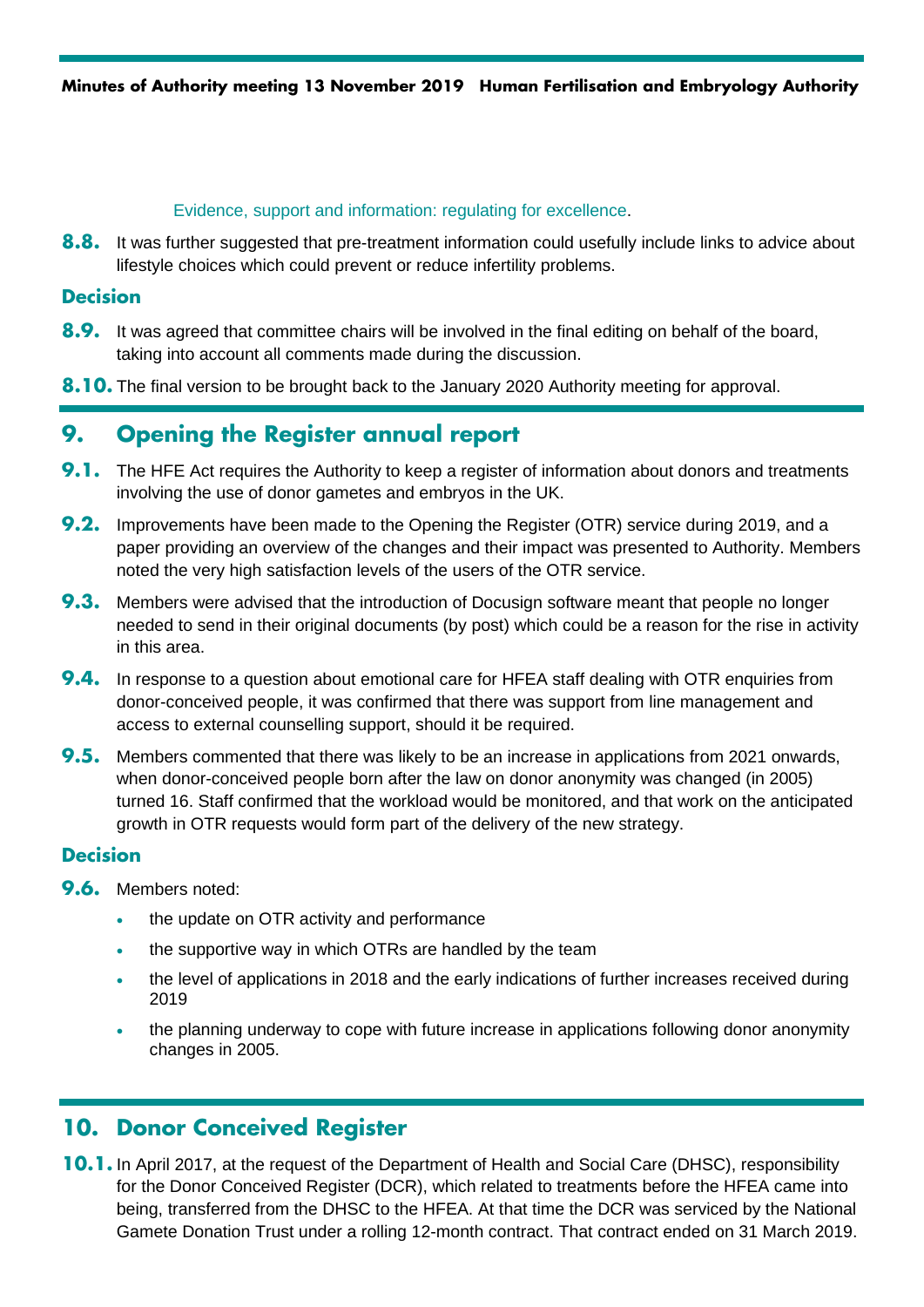- **10.2.** The DCR service comprises three main parts a) administration b) DNA testing and matching and c) counselling.
- **10.3.** Since the last Authority update in March 2018, we have successfully awarded the contract to the Hewitt Fertility Centre and we will continue to work with them.
- **10.4.** We will regularly monitor service performance and customer satisfaction to ensure the new service delivers the service standards we are seeking and meets its vision of a stable, long term and highquality service.
- **10.5.** In response to a question, it was noted that there was ongoing engagement with the registrants panel.

**10.6.** The Authority noted:

- the update on progress to establish a new improved Donor Conceived Register service
- the outcome of the tender process and commencement of the new service
- the arrangements for monitoring the new service.

## **11. Update on storage consent**

- **11.1.** The Head of Legal set out the approach taken to address cases and steps taken to equip the sector with a better understanding of the law. The aim is to ensure that the necessary steps are taken at the appropriate time to enable patients to continue storing their gametes and embryos legally.
- **11.2.** Members were advised that where situations arise with consent, this could lead to tensions between patients' wishes and the requirements of the law and we have a statutory responsibility to uphold and promote compliance of the law.
- **11.3.** It was noted that there had been a number of cases where the Act has been breached. When HFEA inspectors became aware of such cases clinics were required to explain what actions they had taken and that this would continue to be the approach going forward.
- **11.4.** In such situations Inspectors check that clinics understand the law, that they are able to apply it correctly and that measures are in place to ensure that gaps in consent do not re-occur.
- **11.5.** Members were advised that clinics are required to ensure that there is effective consent at all times with no gaps in consent.
- **11.6.** We have sought to balance the interests of the patient with the obligations we have as the regulator.
- **11.7.** The HFEA's patient-centred stance on these issues has not been tested by a court. However, given the lengths the Courts went to in the legal parenthood cases to find a way to make the declarations that were sought, the view is that it is likely that a similar approach would be taken with storage consent cases.
- **11.8.** It was noted that going forward there will be more workshops and engagements to embed clinics' understanding of the law. The introduction of the new Person Responsible Entry Programme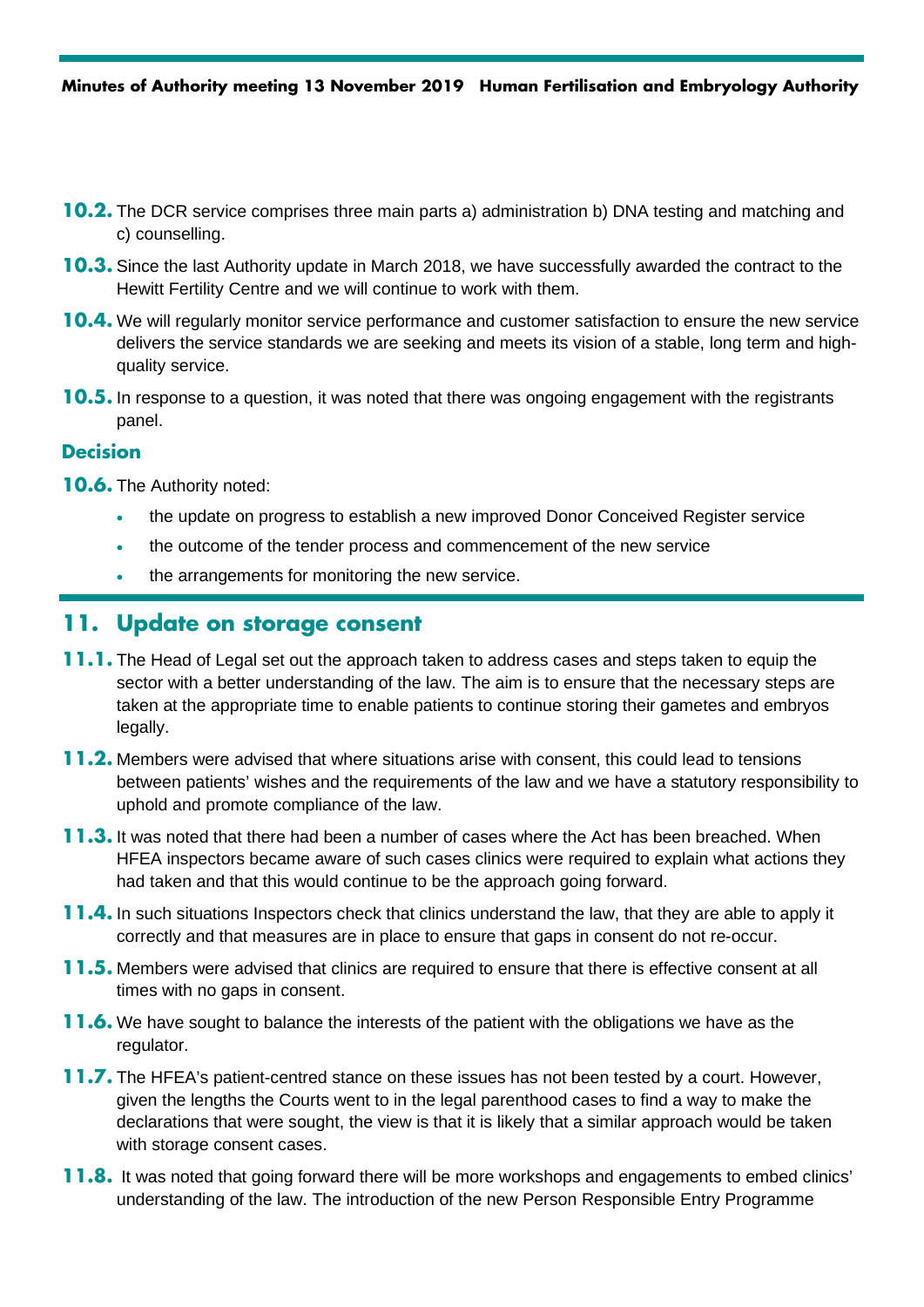(PREP) would also assist and may be a tool that clinics can use for their training for staff who deal with storage consent.

**11.9.** Members commented that we needed to be mindful not to stretch the law but ensure that we remained human rights compliant.

#### **Decision**

- **11.10.** The Authority endorsed:
	- the approach to storage consent as set out in the report
	- the multi-pronged approach to raising awareness of the issue and improving understanding of a complex area of law.
- **11.11.** The Authority noted that:
	- the new PREP learning tool would be launched early in 2020
	- the proposed new Code of Practice quidance on storage consent would be included in the next iteration of the Code which would be presented to the Authority for sign-off.

# **12. Register Research Panel annual report**

- **12.1.** The Head of Research and Intelligence presented the report to the Authority. The last annual report on the Register Research Panel (RRP) to the Authority was on 30 January 2019.
- **12.2.** The Authority noted that between 2010 and 2018, 16 projects were approved in total with a maximum of two projects approved each year. In 2018 there was an increase in interest, and seven projects were approved in a single year.
- **12.3.** In 2019 there have been 26 expressions of interest from separate research projects although none of these have yet translated into formal applications to the Register Research Panel.
- **12.4.** The Head of Research and Intelligence commented that the larger volume of activity meant we needed to adapt our processes to meet demand. This would be done by:
	- working with other public bodies on information governance
	- creating a single internal log of project approvals and amendments
	- seeking legal advice on contract issues around data linkages
	- RRP meetings to be scheduled every other month (an increase in frequency)
	- Information Governance and Records Manager to provide advice to the panel
	- basing our application form on those used by the office for Data Release at Public Health England
	- continuing to strengthen our processes to ensure they were transparent and well documented.
- **12.5.** It was noted that as we expect to see further increases in interest in register data there was a proposal that we start charging fees in line with other similar organisations who ran a cost recovery model. In law, the relevant Regulations allowed for a fee to be charged.